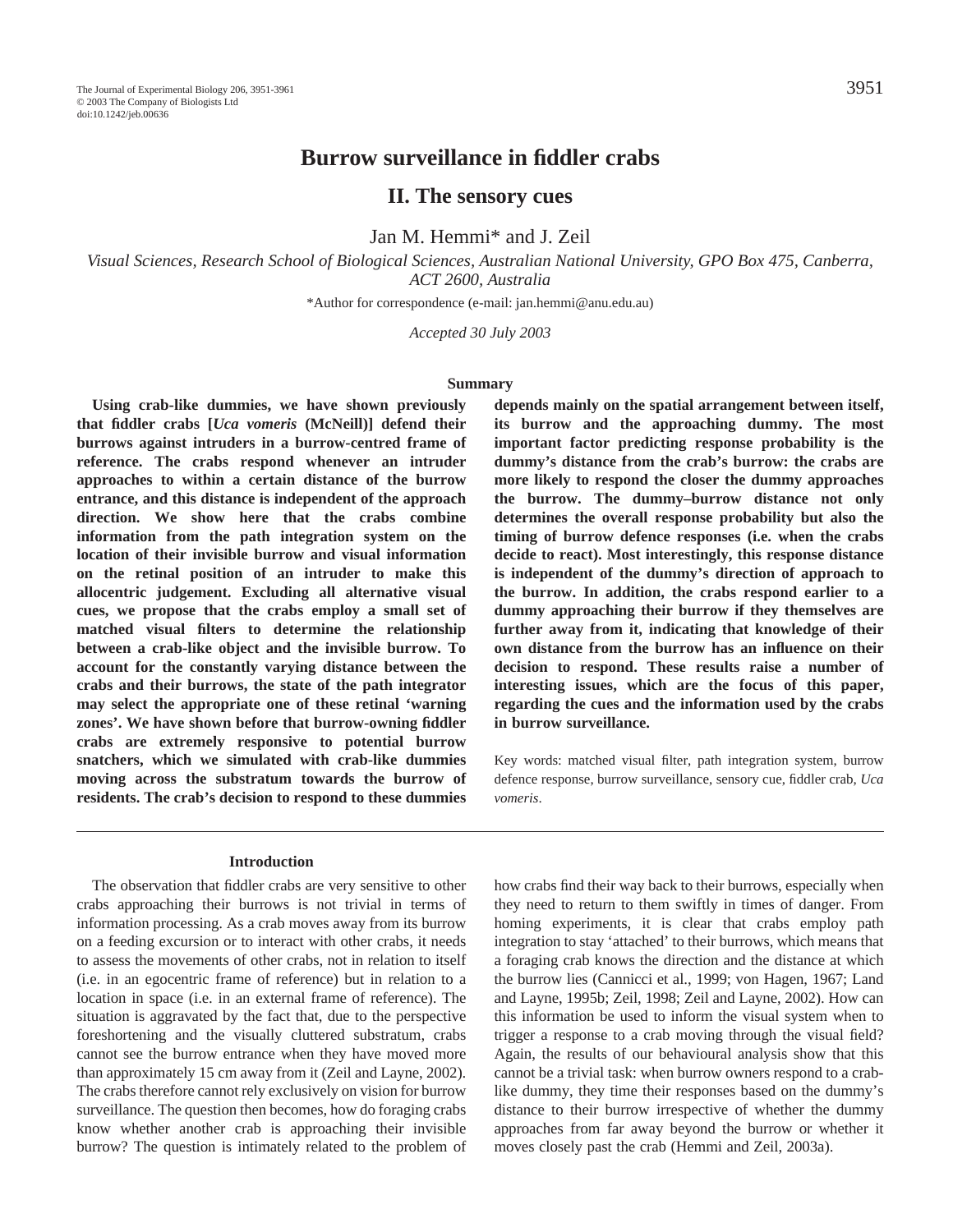# 3952 J. M. Hemmi and J. Zeil

Here, we propose that burrow surveillance in fiddler crabs is based on a pragmatic matched filter that incorporates the invariant properties of the topography of vision in a flat world and information from the path integration system to provide a robust and simple solution to the crucial task of protecting an invisible resource. We use the same data set we presented in a preceding paper (Hemmi and Zeil, 2003a), but now ask what cues guide the crabs' response to crab-like dummies. Part of this work has been published in abbreviated form elsewhere (Hemmi and Zeil, 2003b).

#### **Materials and methods**

For details of the data set, the analysis of behaviour and the statistical methodology, see Hemmi and Zeil (2003a).

To reconstruct the visual cues involved in burrow surveillance, such as the position and the angular size of the dummy in the visual field of the crabs, we determined the relationship between the size of the crabs, as measured by carapace width, and their eye height above the surface. We randomly caught 24 animals and measured their carapace width with callipers. The crabs were then placed back onto the mudflat in front of a vertical wall opposite a horizontal video camera, the lens of which was approximately  $2 \text{ cm}$  above ground. The crabs were filmed while sitting at the base of or walking along the wall and were subsequently released. From the recordings, we measured the eye height above ground for the same crabs in both a sitting and a walking posture (see also Zeil and Layne, 2002).

#### **Results**

#### *The task*

In terms of information processing, the two most striking results of our behavioural analysis are: (1) that the probability of a crab responding to an approaching dummy and the timing of the crab's response depend mainly on the dummy's distance from the crab's burrow and (2) that this distance does not depend on the dummy's approach direction relative to the crab's home vector (Hemmi and Zeil, 2003a,b). This is despite the fact that the distance between the crab and the dummy varies significantly with the dummy's direction of approach. For instance, when a dummy approaches from the crab's side of the burrow it can come very close to the crab itself. By contrast, when it moves in from beyond the burrow, the distance between the crab and the dummy will always remain large. When responding to dummies moving along these different paths, the crabs thus assess them not in relation to themselves (i.e. in an egocentric frame of reference) but in a frame of reference centred on their burrow (Hemmi and Zeil, 2003a). This result rules out simple, egocentric response criteria such as an apparent size threshold or retinal position, which vary significantly with the dummy's direction of approach (Fig. 1). For instance, if the crabs used an apparent size threshold to determine when to respond to a dummy, we would expect the apparent size of the dummy at the time of response to be constant, irrespective of the dummy's approach direction. This is clearly not the case (Fig. 1A). Dummies that approach the burrow from the side opposite to the crab (small track angles) are responded to at much larger crab–dummy distances, and therefore their apparent size is only half of the apparent size of dummies that approach from the crab side of the burrow (large track angles), which are allowed to approach the crab much closer (Fig. 1A). Equivalent arguments can be made for the dummy's elevation (Fig. 1B) and azimuth relative to the burrow (Fig. 1C) at the time of response. Crabs do not simply respond when the dummy is seen at a certain retinal position.

What cues would allow crabs to estimate the distance between a dummy and their burrows? The determination of the distance between two objects irrespective of viewing direction and viewing distance is a difficult geometrical task requiring knowledge of the length of two vectors and of the angle between them (Fig. 2). In burrow surveillance, crabs would thus need to know their own distance from the burrow (cb), their own distance to the dummy (cd) and the difference in angular position of the dummy and the burrow in the visual field  $(\alpha)$ . Given that they can acquire this information, crabs could then, in principle, exploit the relationship expressed by the equation shown in Fig.  $2$  to determine the distance (db) between the dummy and the burrow. Before we ask whether crabs really do need to solve quadratic equations in order to protect their burrows, we will first establish what information they have available to solve the task.

### *The sensory cues employed in burrow surveillance*

We know from previous work that path integration provides fiddler crabs with information on their own distance to the burrow and on the direction in the visual field in which it lies (Zeil, 1998; Zeil and Layne, 2002). While the distance to the burrow is directly available from the path integration system, the angle between the dummy and the burrow requires some additional visual input. Visual information on its own is, in most cases, not sufficient to determine the location of the burrow because the crabs cannot see the burrow entrance once they are more than 15 cm away from it (Zeil and Layne, 2002). The angular separation between a dummy and the burrow can be measured directly from their retinal position only when both are visible at the same time but otherwise needs to be determined by combining information from the path integration system on burrow location with the retinal position at which the approaching dummy is seen. The computational task of implementing this sensor fusion is actually not as complicated as it first seems because foraging crabs also use information from their path integration system to keep their longitudinal body axis aligned with the home vector (Ens et al., 1993; Land and Layne, 1995b; Zeil, 1998). The direction in which the burrow lies is thus always viewed by the same part of the retina.

We are left with the question of how the crabs might determine the distance between themselves and the dummy. There are five ways in which animals with fixed-focus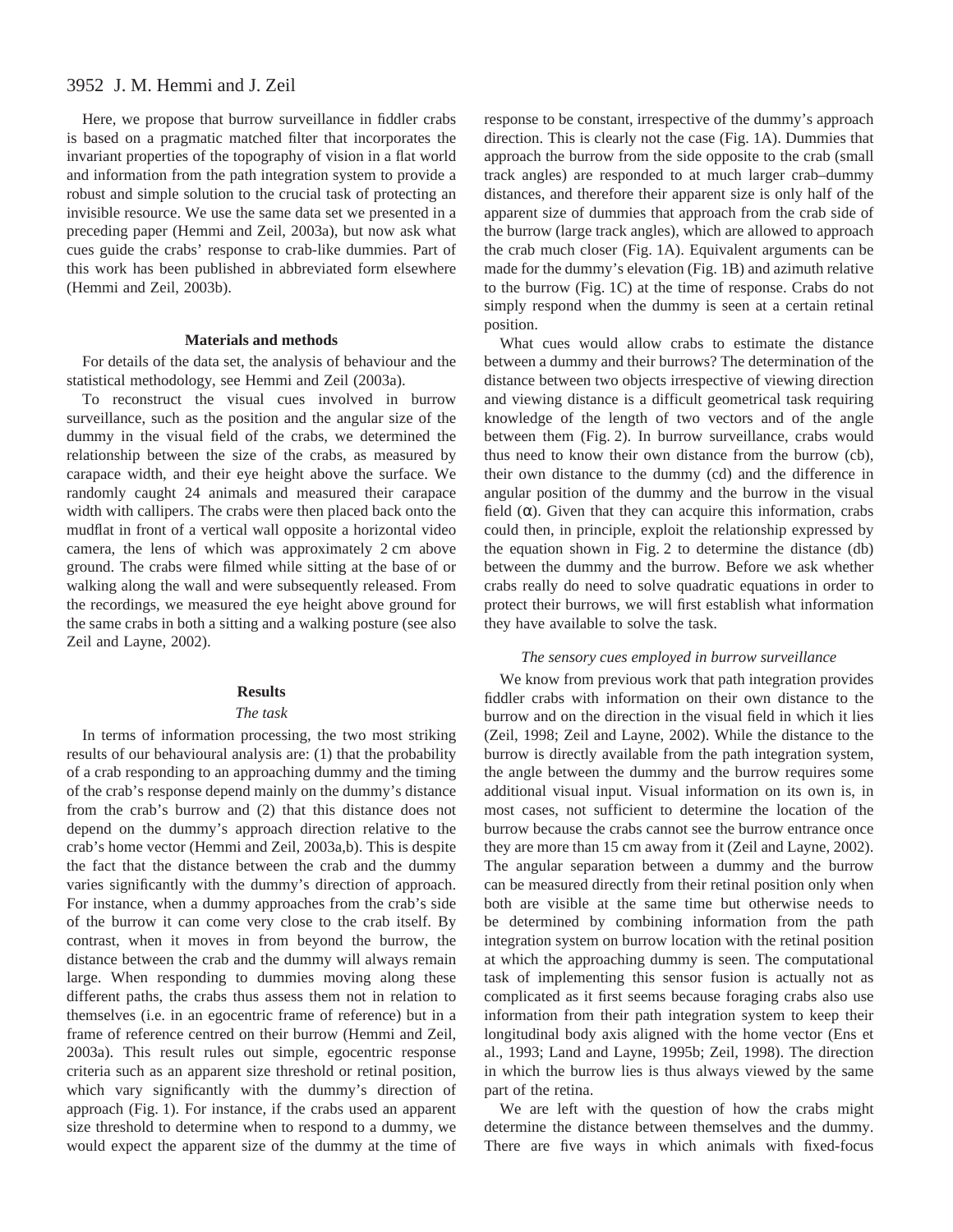

## *Burrow defence in fiddler crabs II* 3953

Fig. 1. The retinal size and position of the dummy on the crab's retina at the time of response. Each measure is plotted as a histogram against the dummy's approach direction (track angle; see inset at the top). Vertical lines mark 1 S.E.M. above and below the mean. (A) Vertical retinal size increases with track angle (REML; *N*=419, Wald/d.f.=31.86, d.f.=8, *P*<0.001). The results for the horizontal angular size of the dummy are equivalent. (B) Dummy elevation in the crabs' visual field at the time of response increases with track angle (black bars). The elevation of the burrow (grey bars), by contrast, varies little, indicating that the crab–burrow distance was relatively constant across different track angles. (C) The azimuth directions relative to the burrow at which the dummy is seen become larger with track angle. Due to the strong asymmetry of these distributions, means for A and B were determined on a logarithmic scale.

apparent size of an approaching object (looming; Collett and Harkness, 1982; Schwind, 1989; Zeil, 2000). In the following, we will analyse the behavioural evidence we have on burrow surveillance in fiddler crabs with the aim of identifying the mechanism of distance judgement involved.

#### *Disparity*

It is very unlikely that the crabs can rely on disparity cues to determine a dummy's distance for the following reasons. Like most fiddler crabs, *Uca vomeris* carry their eyes close together on long, vertical stalks. With an eye separation of approximately 5 mm and a horizontal inter-ommatidial angle of 2° (Land and Layne, 1995a; Zeil and Al-Mutairi, 1996; Zeil et al., 1986), binocular disparity cues do not allow the crabs to distinguish distances between 14 cm and infinity (Burkhardt et al., 1973). In addition, the accuracy and range of distance judgements based on binocular disparity decrease sharply in the lateral field of view, where the effective eye separation approaches zero. As foraging crabs are always oriented sideways towards their burrows (Ens et al., 1993; Land and Layne, 1995b; Zeil, 1998), disparity cues provide no useful distance information where it is needed most for burrow surveillance. Finally, the median distance between crab and dummy at the time of response in our experiments was 30 cm (Hemmi and Zeil, 2003a), which is well outside even the crabs' maximal range of stereopsis in the frontal visual field. We can therefore rule out disparity as a cue to distance in the context of burrow surveillance.

### *Image motion*

Our behavioural evidence also speaks against image motion as providing possible cues to the distance of a dummy. The crabs generally do not move before they respond to an approaching dummy (Hemmi and Zeil, 2003a) and therefore do not generate motion parallax signals that would indicate its distance. We can also rule out other image motion cues to distance, such as the expansion rate of the dummy's apparent size, the rate at which the dummy's elevation changes, and time to contact. For these to be reliable indicators of distance, the dummy would have had to approach the crab more or less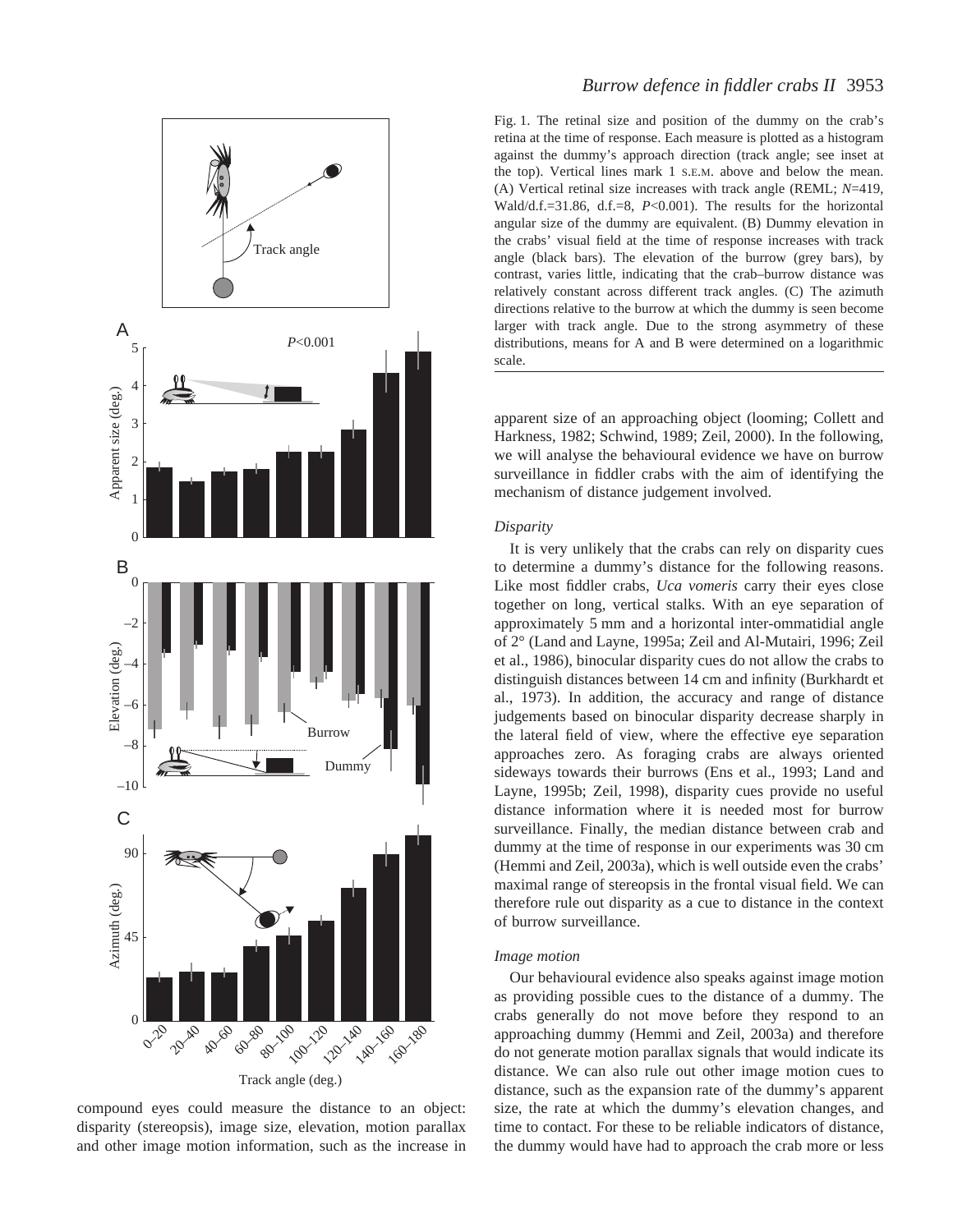

Fig. 2. The geometry of the burrow surveillance task. A crab needs to measure the dummy–burrow distance (db) independent of its own crab–burrow distance (cb) and the angle  $(\alpha)$  between the direction in which it sees the dummy and the direction in which the burrow lies.

directly, which was rarely the case in our experiments. In fact, the movement direction of the dummies relative to the crabs differed greatly for the different approach directions. In addition, time to contact and other measurements that rely on the speed of retinal change should be proportional to the dummy's speed of motion. We found, however, no effect of the dummy's speed on the crab's probability of response or on the timing of the response (Hemmi and Zeil, 2003a).

## *Image size and elevation*

We are thus left with image size and elevation as possible cues for the crabs to measure the dummy's distance. The apparent size of an object is one of the simplest distance measures available to animals, and crabs are known to use this cue in a variety of behavioural situations (Land and Layne, 1995a; Nalbach, 1990). The distance–size ambiguity that affects apparent size measurements may not matter in the context of burrow surveillance since, for a given burrow owner, only crabs from a narrow size class of conspecifics pose a threat to the burrow: much larger crabs would not be able to enter the burrow and much smaller animals are easily evicted.

Assuming that the crabs used the apparent size of the approaching dummy to determine when to respond, we would expect the distance between the crab and the dummy at the time of response to increase with increasing dummy size. However, as documented in Fig. 3A, the crab–dummy distance at this moment is independent of both the dummy's vertical (filled dots) and horizontal (open dots) size. On the other hand, assuming that the size of the dummy (real or apparent) does



Fig. 3. The effect of dummy size on response distance. Due to the strong asymmetry of the apparent size distribution, means were taken on a logarithmic scale. The vertical lines represent the 95% confidence interval. (A) The crab–dummy distance at the moment of response is independent of the dummy's vertical (black dots; REML;  $N=419$ , Wald/d.f.=2.01, d.f.=1,  $P=0.156$ ) and horizontal (open dots; REML; *N*=419, Wald/d.f.=1.03, d.f.=1, *P*=0.309) size. (B) The apparent size of the dummy at the moment of response is accurately predicted by both its vertical (black dots; REML; *N*=419, Wald/d.f.=13.75, d.f.=1, *P*<0.001) and its horizontal (open dots; REML; *N*=419, Wald/d.f.=7.18, d.f.=1, *P*=0.007) size. The line connects the right-most point with the origin.

not affect the crab's decision of when to respond, we would expect the mean angular size at the moment the response is triggered to increase with the absolute size of the dummy. This is true whatever the response criterion may be and regardless of whether the crabs assess the dummy relative to themselves or relative to the burrow. The dummy's mean apparent size at the time of the response is indeed strictly correlated with its real size (Fig. 3B; vertical size, filled dots; horizontal size, open dots). For small angles, the different angular sizes should all fall on a straight line through the origin, the slope of which is determined by the mean response distance between the crab and the dummy. The line in Fig. 3B connects the origin and the horizontal angular size value for the 2.25 cm-wide dummy, for which we have the largest number of measurements. The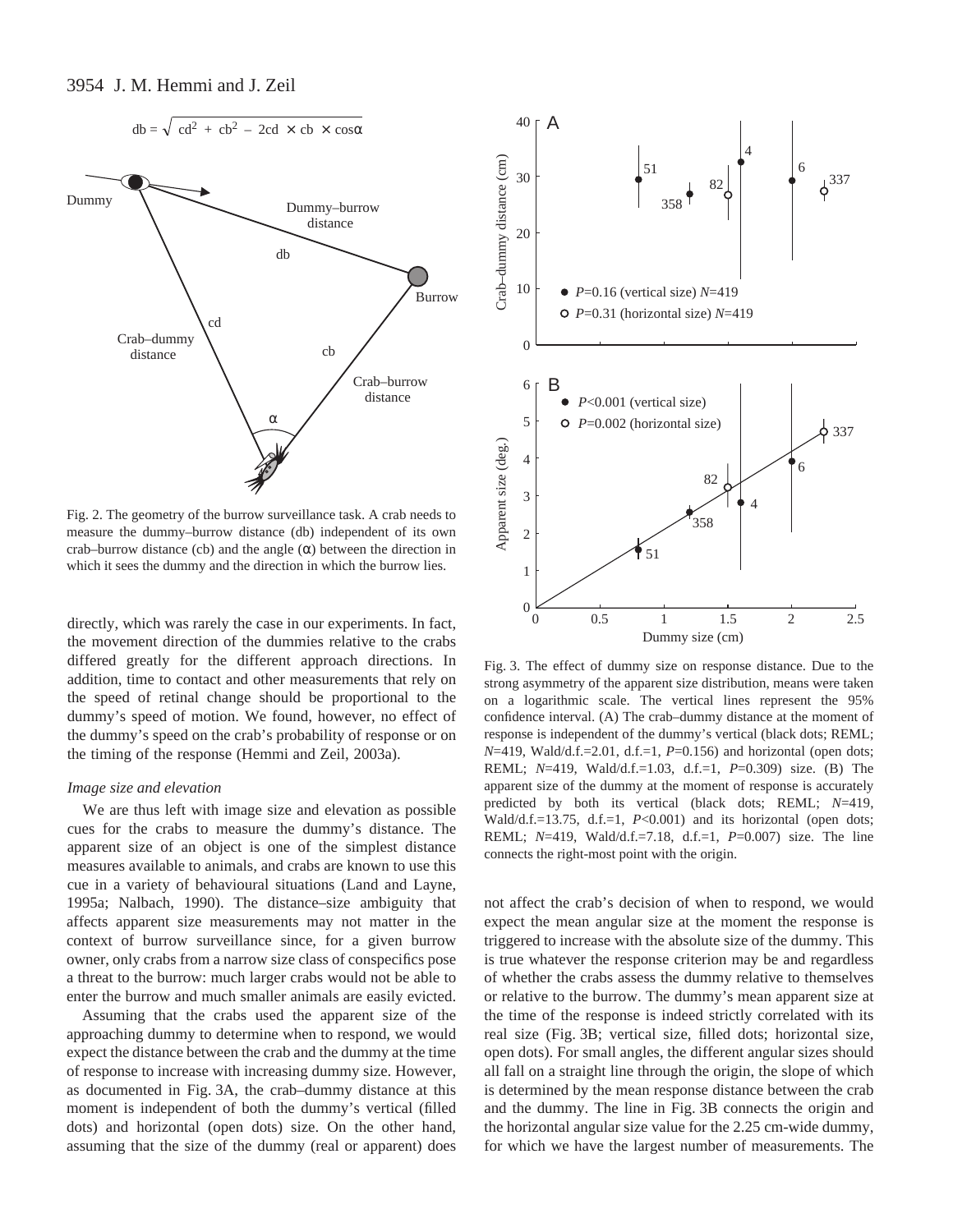



Fig. 4. The relationship between eye height and carapace width for ground. sitting (grey dots) and standing (black dots) crabs. The straight lines are least squares fits to the two distributions (Zeil and Layne, 2002).

fact that all other angular size measurements are accurately predicted by this theoretical line demonstrates clearly that the apparent size of the dummy did not influence the crabs' decision when to respond. Note that the absence of a size–distance ambiguity (Fig. 3A) is strong evidence that the crabs know the distance to the dummy at the moment they respond.

#### *Retinal elevation*

We have thus ruled out all the possible cues to distance the crabs could exploit, with the exception of retinal elevation. In a flat environment, the retinal elevation of an object's point of contact with the ground is uniquely determined by the distance of the object from the observer (Schwind, 1989; Sedgwick, 1983; Zeil et al., 1986). To determine the elevation at which the crabs saw our dummies, we needed to estimate the height of their eyes above ground. In order to do this, we established the relationship between the height of the eyes and the carapace width of 24 *U. vomeris*, both when they were sitting and when they were standing or running (Fig. 4). There is a clear linear relationship between eye height and carapace width. To avoid having to capture the animals involved in the behavioural experiments, we determined their carapace width from 5–10 video frames per crab. The standard error within crab measurements was less than 15% in all cases. Assuming that the crabs were standing when making their decision to respond, we used the following equation to determine their eye height in our experiments (Fig. 4): eye height =  $-0.11 + (1.2 \times$ carapace width).

The median elevation of the dummy at the time of response is –4.4°, and 75% of the responses occur when the dummy is at an angular distance from the burrow of between –2.3° and

Fig. 5. The elevation at which the dummy appears in the crab's visual field at the moment of response. Elevation is measured relative to the horizon at the point of contact between the dummy and the

 $-11^{\circ}$  (upper and lower 12.5th percentile; Fig. 5). Less than 2% of the responses happen when the dummy has an elevation of less than  $-1.5^\circ$ . An elevation of  $-1.5^\circ$  translates into a distance of 76 cm for a crab with a 2 cm eye height. Note that for the same crab, the limit for depth perception based on elevation lies beyond 2 m, assuming a 2 cm eye height and a vertical inter-ommatidial angle of 0.5° close to the horizon (Land and Layne, 1995a; Zeil and Al-Mutairi, 1996). The elevation of the dummies at the time of response is thus clearly within the range of angles that can, in principle, be resolved by the crabs. A large part of the variation in the histogram of dummy elevations is due to the fact that a dummy's elevation at response time depends strongly on its approach direction  $(Fig. 1B)$ .

It therefore appears that the crabs have all the information they need to determine a dummy's distance from their burrows. They know their own distance from the burrow, they can measure the angle between the dummy and the burrow and they can determine how far the dummy is away. To work out the dummy's distance from the burrow, however, the crabs would need to combine these measurements along the lines suggested by the equation in Fig. 2. How could this be achieved?

### *How crabs determine a dummy's distance from their burrows*

The relevant visual parameters that allow a crab to determine a dummy's position relative to the burrow are the dummy's azimuth and its elevation in the visual field. Fig. 6 shows the paths of the dummies, as seen by a crab, in retinal coordinates. To generate these retinal paths, we assume that the crab's longitudinal body axis was always aligned with the home vector such that one side always pointed directly at the burrow (azimuth=0°; Ens et al., 1993; Land and Layne, 1995b; Zeil, 1998). Because the eyes of the crabs are roughly cylindrical in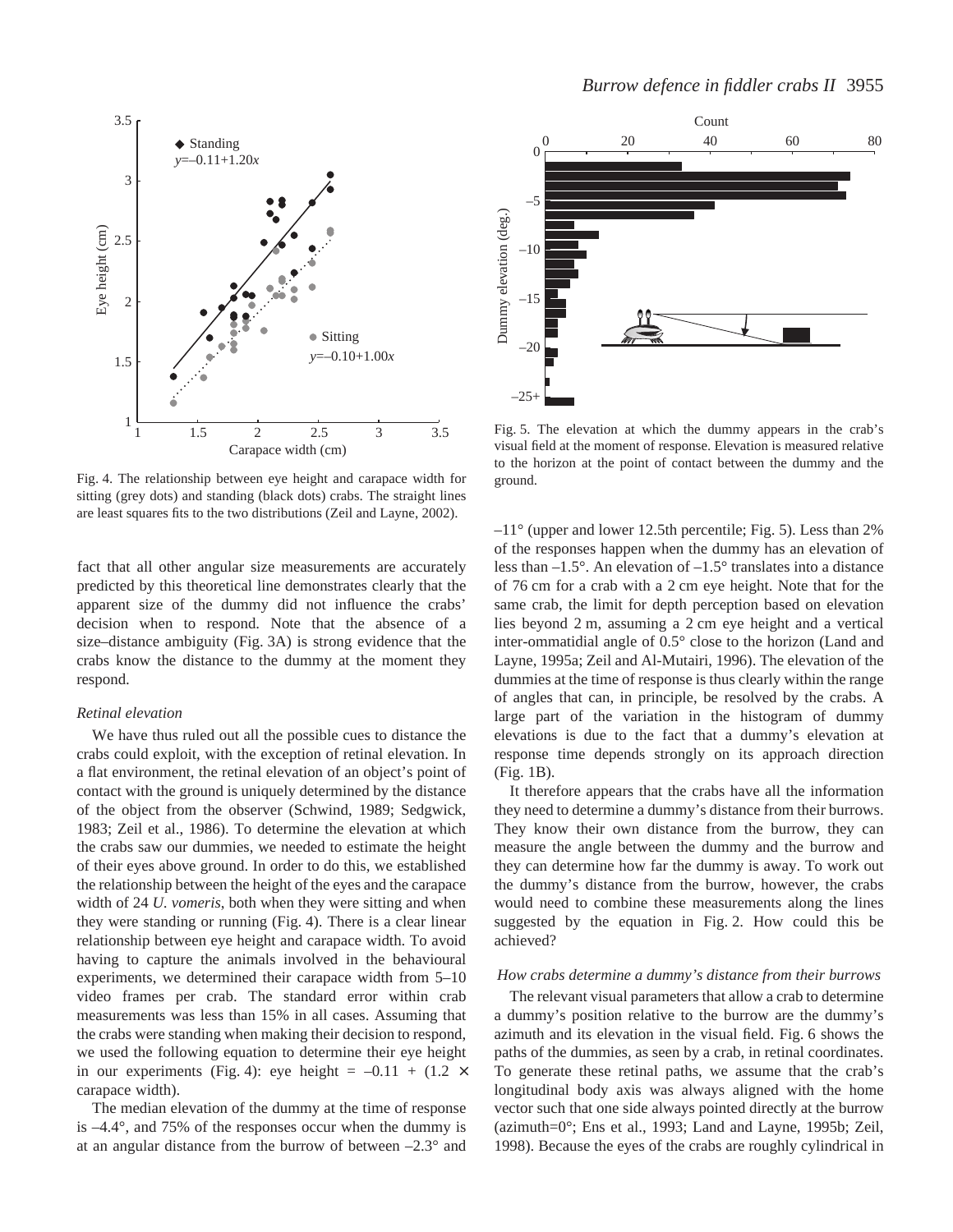

Fig. 6. Dummy paths in retinal coordinates as they would have been seen by the crabs. The paths (grey dots) are shown from the moment the dummies became visible in the recording area until the crabs reacted (black dots). Paths are selected in A–C according to the retinal elevation of the burrow entrance (large grey circles) at the start of each experiment, which is a function of crab–burrow distance and eye height above ground: (A) –20 $\degree$  to –7 $\degree$ , (B) –7 $\degree$  to –5 $\degree$  and (C)  $-5^{\circ}$  to  $0^{\circ}$ . The lower the burrow is seen in the visual field, the closer a crab was to its burrow.

shape, such a Cartesian representation appears justified. The dummies approached from a distance and are therefore initially always seen at high elevations, moving down in the visual field as they come closer. As we already know from the previous analysis, the retinal positions of the dummies at the time a crab responds are widely scattered throughout the visual field (Fig.  $6A-C$ , large black dots). However, the elevation of the dummy at the time of response tends to decrease with increasing azimuth distance between the dummy and the burrow. This is a direct consequence of the fact that the crabs respond at a roughly equal dummy–burrow distance irrespective of the direction from which the dummy approaches. For each azimuth, there is a critical elevation where the dummy is a given distance away from the burrow, and these combinations of elevation and azimuth angles define on the substrate a circle of a given radius around a crab's burrow.

For a given dummy–burrow distance, this set of critical elevations is only affected by the distance of the crab to its own burrow. The dotted lines in Fig. 7 show the fitted retinal projection of a circle with a 25 cm radius around the crab's burrow. The five lines show the projections of the same 25 cm circle for five different crab–burrow distances between 10 cm and 30 cm. When the crab is close to its burrow, say 10 cm away, the projection of the 25 cm circle around the burrow appears rather flat across the visual field (Fig. 7, solid black line). As the crab moves further away from the burrow, the projection becomes steeper until the whole 25 cm circle is seen in the frontal visual field, once the crab itself has moved further than 25 cm away from the burrow. The grey dots on each of these projections correspond to the position where dummies, approaching from different directions, would reach a dummy–burrow distance of 25 cm (see inset for the grey-level code of approach directions). To demonstrate that the resolution with which the crab can measure an object's elevation is adequate for the task at hand, we have schematically added the vertical component of the crab's sampling array as a vertical row of black dots along the *y*-axis (see Land and Layne, 1995a).

Fig. 8 shows the fitted values of the statistical model (see Hemmi and Zeil, 2003a) predicting the dummy's position (dots) for different approach directions (grey-level coded line segments) at the time of the response for a crab–burrow distance of 15 cm (Fig. 8A) or 25 cm (Fig. 8B). The same data are shown in retinal coordinates for a collapsed visual field (0°  $\leq$  azimuth  $\geq$  180°) in the bottom panels (Fig. 8C,D). The solid and dotted curves in Fig. 8C,D show the projection of the mean response distance  $\pm$  2 s.E.M. (solid and dotted circles in Fig. 8A,B). For a given response distance, the relationship between the azimuth and the elevation at the time of response becomes steeper as the crabs move away from the burrow, as predicted by Fig. 7. However, the effect is not as strong as expected, because the crabs at the same time increase the mean response distance, which counteracts the effect that the increased crab–burrow distance has on the projection (compare Fig. 8A with Fig. 8B; see also fig. 11A in Hemmi and Zeil, 2003a).

We have marked the position of the burrow in the crabs' visual field (Fig. 8C,D), although in most situations the crabs cannot actually see their burrow (Zeil, 1998; Zeil and Layne, 2002). To appropriately adjust the elevation of the dummy at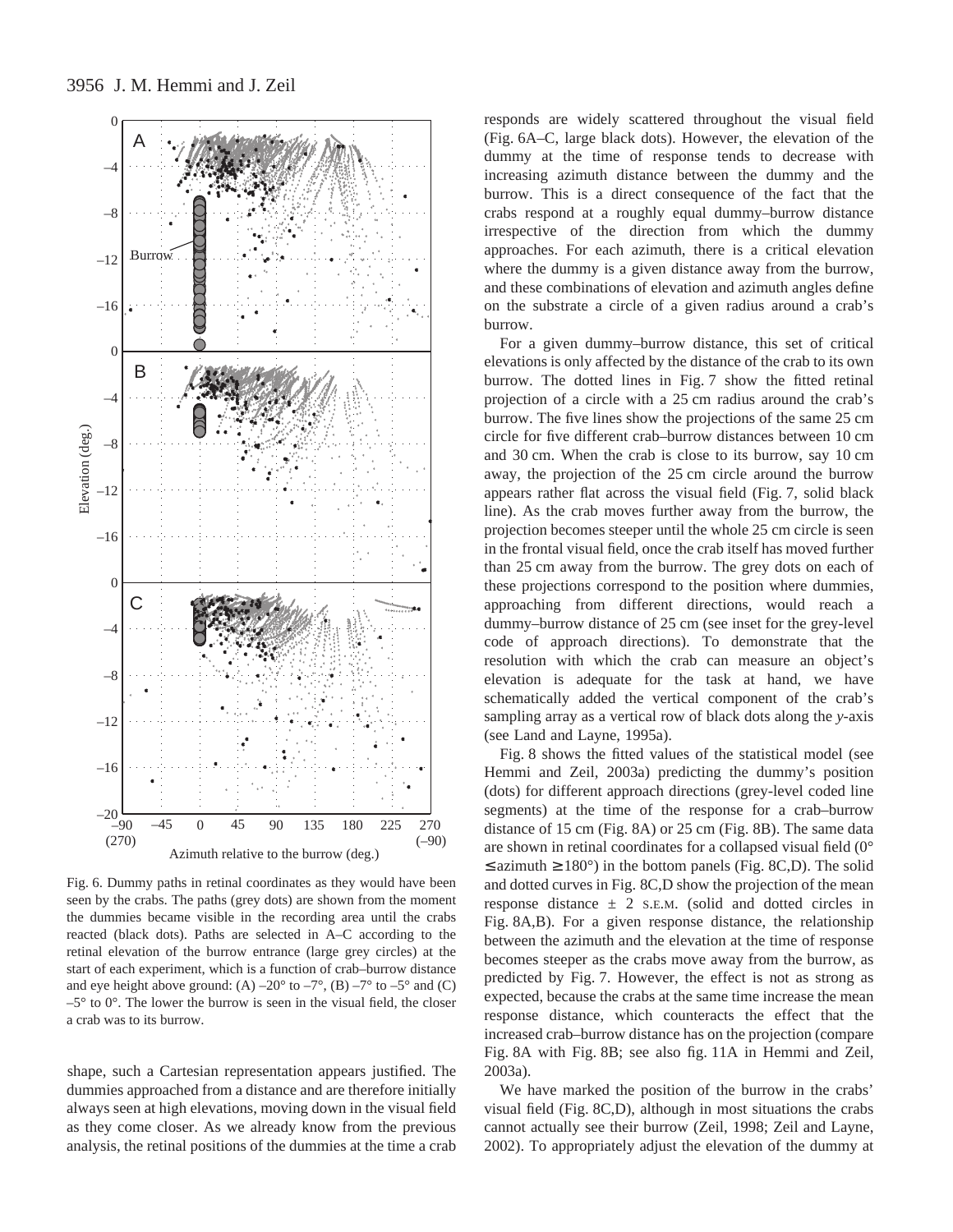Fig. 7. Retinal position of all points in the visual field of a crab that are 25 cm away from the crab's burrow. The positions are shown for different crab–burrow distances (solid and dotted lines), as labelled. On these lines of equal dummy–burrow distances we marked the positions of dummies approaching from different directions with grey dots. The approach directions are grey-level coded, with smaller track angles being represented by progressively lighter greys (see inset). Note how the position of the burrow



moves upwards in the visual field of a crab as it moves further away from its burrow (grey circles at 0° azimuth). The vertical line of small black dots along the *y*-axis indicates the elevation in which consecutive neighbouring vertical rows of ommatidia are facing, to show the pronounced increase in vertical resolution towards the horizon and the approximate level of resolution with which the dummies are seen by the

which they initiate their response the crabs thus have to rely on path integration to inform the visual system about the distance to the burrow.

Our statistical model predicts that for crab–burrow distances of more than 25 cm, the mean response distance would be less than the crab–burrow distance. In this situation, however, the crabs appear to treat dummies passing very close to them differently, in that they respond by retreating towards their burrows whenever the dummy threatens to pass them. Fig. 8C,D also shows that the direction in which the dummy moves across the retina prior to the response (straight line segments leading up to the response position marked by the dot) hardly influences the response timing, despite the fact that the directions of motion of the dummy's image are quite different depending on whether the dummy's path crossed the crabs home vector on the crab's side of the burrow or not.

#### **Discussion**

When we designed our experiments to investigate burrow surveillance in fiddler crabs, we hoped to discover a simple set of visual cues that trigger the crabs' responses. However, the analysis of the crabs' behaviour clearly showed that the decision to respond is not based on the dummy's position or motion relative to the crab itself but relative to the crab's burrow (Hemmi and Zeil, 2003a). This indicated that the crab's task is necessarily more complicated, requiring it to estimate the distance between the dummy and the burrow independently of the direction of approach of the dummy. The large variation in the distances between the dummy and the burrow at the time of response, as well as between the crab and its burrow  $(fig. 11A$  in Hemmi and Zeil, 2003a), rather than supporting a threshold hypothesis, suggests that the crabs assess an intruder's distance from the burrow in a graded fashion. Their probability of response increases strongly as the intruder gets closer to the burrow (fig. 8 in Hemmi and Zeil, 2003a). For any given crab–burrow distance, there is a simple mapping of distances away from a crab's burrow across the retina (Figs  $7, 8$ ). This mapping changes quite strongly as the crab moves away from its burrow.

#### *A matched filter for burrow surveillance*

The most interesting aspect of the results shown in Fig. 8 is that they suggest a structure for a matched filter (*sensu* Wehner, 1987), which the crabs could use to relate a dummy's azimuth and elevation to its distance from the invisible burrow. Rather than solving difficult geometrical equations, they may be able to use the predictable geometry of their environment to employ a comparatively simple retinal filter to detect dummies or other crabs that have approached to within a certain distance of the burrow. Prerequisites for such a 'built-in' surveillance system are (1) that the crabs keep their body aligned with the home vector, which they do (Ens et al., 1993; Land and Layne, 1995b; Zeil, 1998; Zeil and Layne, 2002), and (2) that they are able to account for their own distance away from the burrow (von Hagen, 1962; Zeil, 1998; Zeil and Layne, 2002). What would such a neural filter look like?

For a given crab–burrow distance, a single neuron with a large receptive field could provide an accurate intruder– burrow-distance-related signal. Such a cell needs to be sensitive to small objects and it needs to respond more strongly the closer an object is seen near the burrow. Since the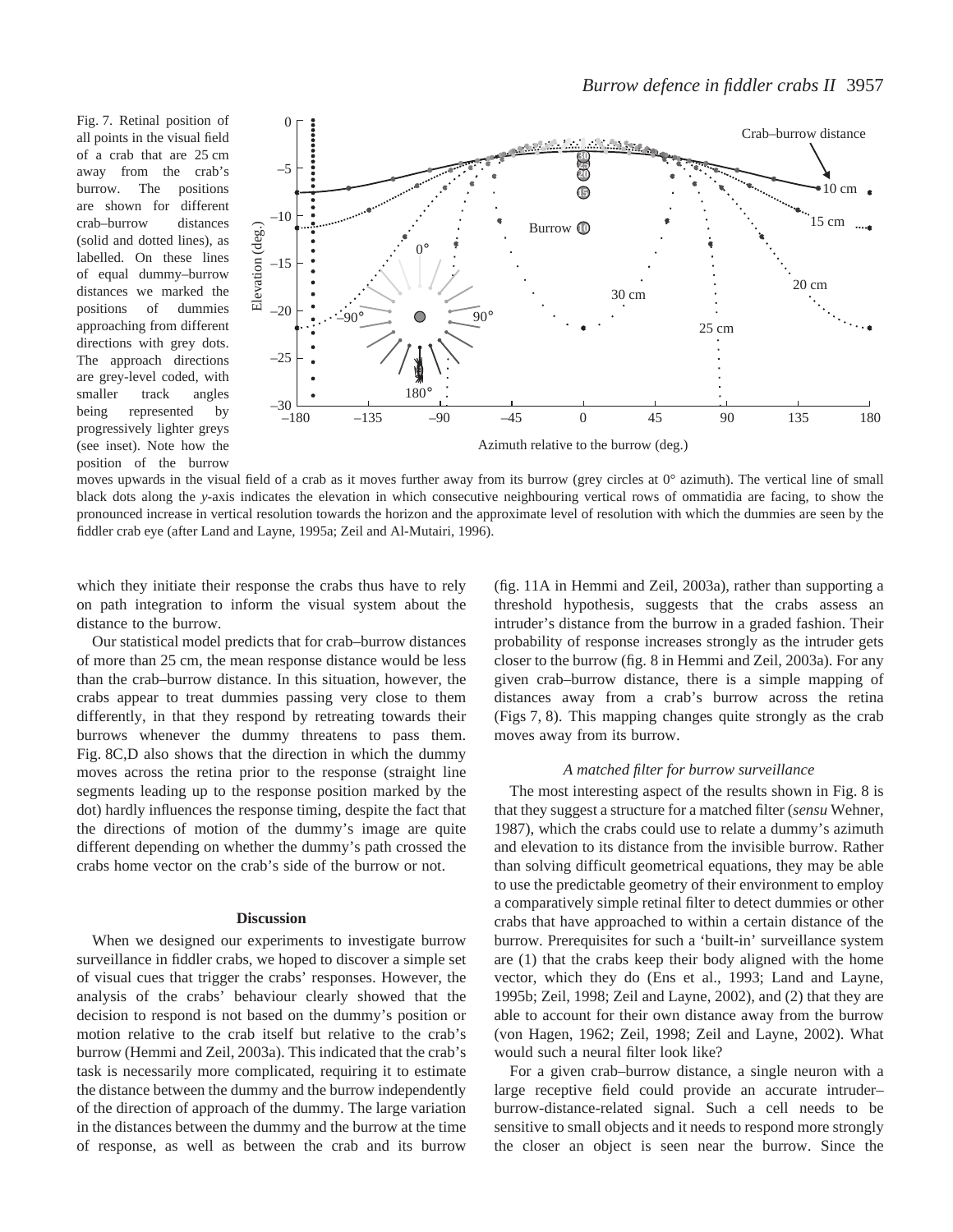

Fig. 8. Model fits for the position of the dummy relative to the burrow and the crab at the time of response for a crab–burrow distance of (A) 15 cm and (B) 25 cm. The fits are made for all dummy approach directions (track angles) and crab side values (see Fig. 1C) used in the model (Hemmi and Zeil, 2003a). For each track angle/crab side combination, we plotted the dummy's trajectory as a solid line from a distance of 50 cm to the burrow until the crab reacted (dot). For example, the black line at the top of A, just above and slightly to the left of the crab symbol, shows the approach path of a dummy for a track angle of 10° (0–20° track-angle bin) at the median track distance of 10 cm and a crabside value of one. The crab initiates the reaction when the dummy reaches the black dot at the end of the line. The radius of the solid circle equals the fitted mean of all response distances  $\pm 2$  S.E.M. (dotted circles). (C) and (D) show the same data in retinal coordinates as seen by the crab. The continuous and dotted lines in C and D are the projection of the mean response distances  $\pm 2$  S.E.M. (circles in A and B).

longitudinal body axis of crabs is aligned with the home vector, such a burrow-distance-dependent output could be achieved by appropriately weighting the contributions of local input elements across the retina according to the map of distances to burrow, shown as a 'view from the cockpit' of a fiddler crab in Fig. 9A. The input elements are likely to be local motion or flicker detectors. A distance cell of this kind would provide no information on where an intruder actually is but would accurately monitor its distance from the burrow. The output of such a neuron would, however, only be correct for a small range of crab–burrow distances: 10 cm in the case of Fig. 9A. This limitation could be overcome by having a small number of such cells each tuned to a range of crab–burrow distances (Fig. 9B,C). A signal from the crab's path integration system, which monitors the crab's own distance from the burrow, could then select the cell or the combination of cells with the appropriate distance mapping for the crab's current position. A very small number of large field cells would be sufficient to accurately measure an object's distance from the burrow, irrespective of the object's approach direction and the crab's own position relative to the burrow. Burrow surveillance thus requires an integration of information from the path integration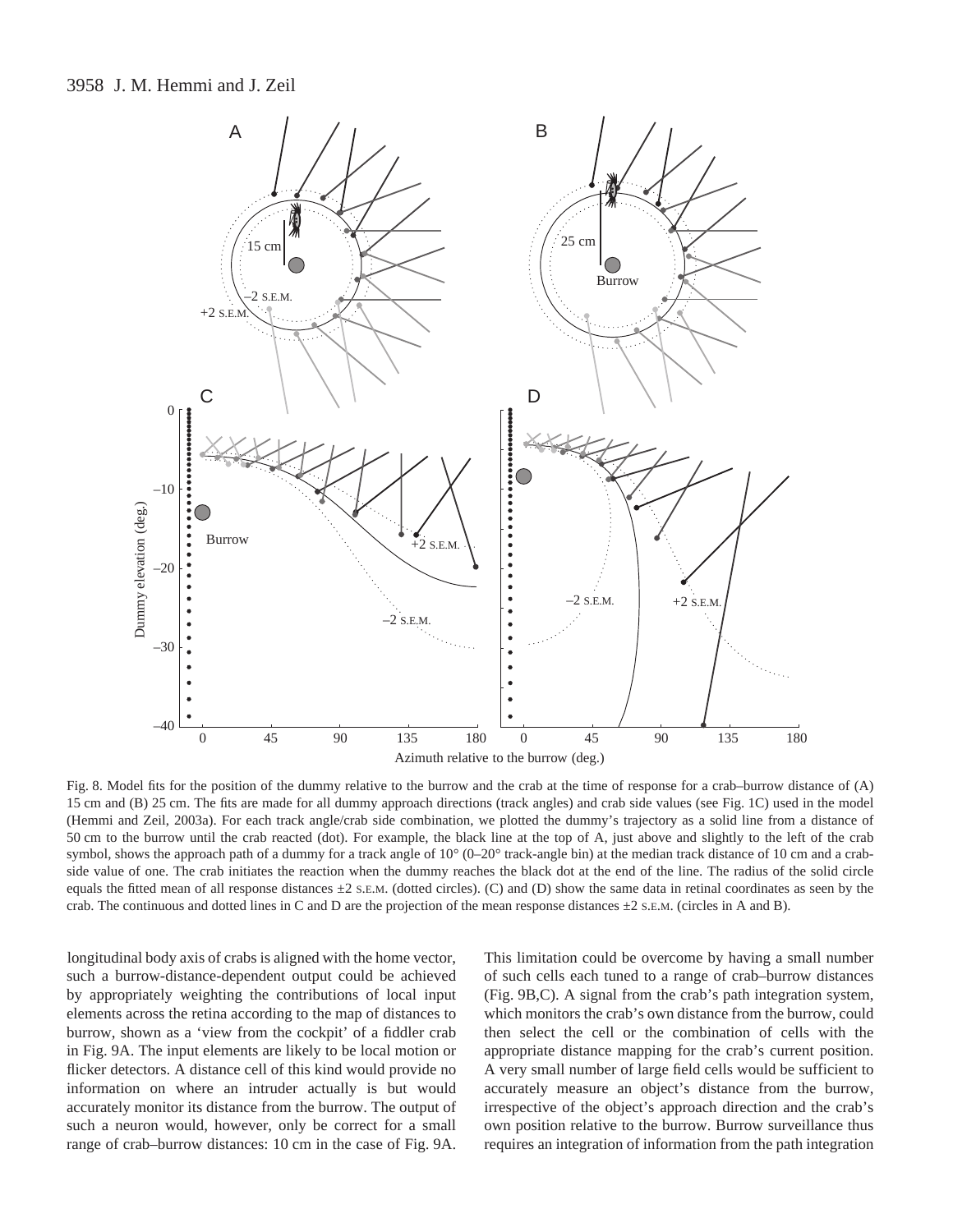Fig. 9. The mapping of burrow distance onto the ommatidial array. Shown is the visual field of a crab that is  $(A)$  10 cm, (B)  $20 \text{ cm}$  or (C)  $30 \text{ cm}$ away from its burrow. The burrow location is marked by a grey circle. The labelled contour lines within each plot correspond to positions in space that have a fixed distance from the crab's burrow. Contours have been drawn for 5, 10, 15, 20, 25, 30, 40 and 50 cm. The solid black lines show the retinal path of a set of two fictitious dummies that approach the burrow from a distance of 50 cm and move either directly over the crab's burrow or move 10 cm past the burrow. In contrast to the previous figures,



elevation has been transformed into facet rows. The *x*-axis (azimuth) scale has been adjusted such that individual ommatidia would take up equal space along the *x*- and the *y*-axes. These transformations reduce but do not eliminate the effect of perspective foreshortening. The white arrows in C show the local directions of the distance to burrow gradient on the eye.

system with visual information about the retinal position of other crabs.

However, we have also shown that the crabs respond only to dummies that actually approach the burrow and ignore dummies that move away from it, even if those dummies are close to the burrow (fig. 9B in Hemmi and Zeil, 2003a). The probability that the crabs respond to a dummy approaching the burrow is more than three times higher compared with when the dummy moves away. This observation suggests that the crabs are not only sensitive to the distance of an intruder from the burrow but also to its direction of movement relative to the burrow. There are two basic ways in which this sensitivity could be implemented at the neural level. The first possibility is to monitor the output of distance neurones exhibiting properties as we proposed above. An increase of these cells' output would indicate that an object is approaching the burrow; a decrease would signal that the object is moving away. If the underlying distance weighting is strong, this simple and robust method would make the crabs sensitive to changes in object position in the order of one inter-ommatidial angle. The second possibility is that the distance neurones are also sensitive to the direction of the local retinal image motion by integrating over a regularly spaced array of appropriately aligned motion detectors with the appropriate input weights. An object approaching the burrow must have a motion component

pointing along the gradient of a burrow-distance map (arrows, Fig. 9C) but it does not matter whether the object moves directly towards the burrow or not. All that is needed in order to measure this motion component is an alignment of the directional selectivity of local motion detectors with this burrow-centred distance gradient (the local direction on the eye in which the distance to the burrow changes fastest). Such directionally sensitive distance neurones would then only respond when there is a motion component towards the burrow.

It is interesting to note that, as a direct consequence of the perspective distortion, the retinal image of an object that moves over flat ground directly towards the burrow (solid line through the burrow in Fig. 9A–C) does not always move directly towards the retinal position of the burrow nor does it move along the distance gradient towards the burrow (arrows, Fig. 9C). The neurones we proposed above could therefore monitor whether an object approaches the burrow or not, but their activity would not allow the crab to decide how directly the object was aiming at the burrow. This can be verified by comparing the solid line passing though the burrow in Fig. 9C, which indicates the retinal path of an object that approaches the burrow directly, with the local distance gradient (arrows). This performance of the cells is in accordance with the behavioural results showing that crabs are able to distinguish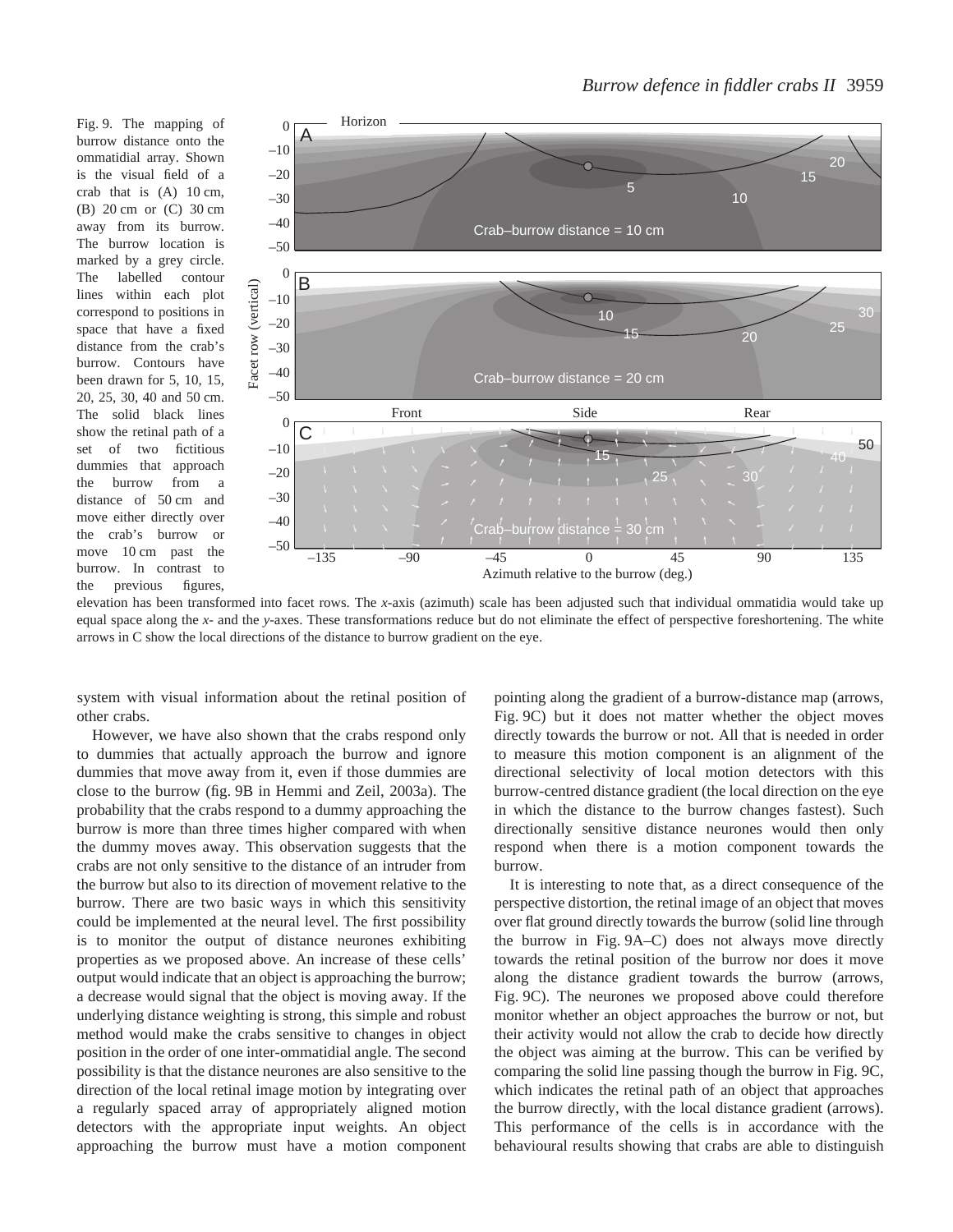# 3960 J. M. Hemmi and J. Zeil

between dummies that move towards and those that move away from the burrow but cannot distinguish between trajectories that pointed more or less directly at the burrow (figs  $8, 9$  in Hemmi and Zeil, 2003a). However, as long as there is a motion component in the direction of the burrow, these neurones will signal it.

Our data do not allow us to decide at this stage whether or not burrow surveillance in fiddler crabs involves directionally sensitive neurones. The two alternatives, distance monitoring and directionally sensitive distance cells, would both allow the crabs to measure whether the object approaches the burrow or not (fig. 9 in Hemmi and Zeil, 2003a) but would not provide clear information on whether it does so on a direct path (fig. 8) in Hemmi and Zeil, 2003a). The only available information addressing this issue is the observation that the dummy's speed has no effect on the response probability or on the response distance. This result would favour the notion that the crabs monitor the direction of motion through the distancemonitoring cells rather than relying on direction-sensitive distance neurones. Further experiments should allow us to distinguish between the two alternative models. If the crabs relied on directionally selective motion sensitivity, the response probability for a given dummy–burrow distance should vary with a dummy's direction of motion, while there should be no such variability if the crabs only monitored dummy–burrow distance.

Neurones like the ones we suggest to be involved in burrow surveillance are not unknown in invertebrates. The large tangential neurones in the lobula plate of the fly, for instance, act as neural filters tuned to rotatory optic flow fields (e.g. Krapp et al., 1998). Barnes et al. (2002) have recently recorded from large-field interneurons in the crab lobula, the local directional motion sensitivities of which are arranged across the receptive field in such a way that they are likely to respond to translatory optic flow fields. However, in contrast to these examples, the neurones that we suggest to be involved in burrow surveillance in the fiddler crab should only respond to small objects and not to global image motion. The lobula giant motion detector (LGMD) of the locust does seem to have the appropriate blend of properties. It is a large neuron with a wide receptive field, it is sensitive to small objects, and the direction tuning of its local motion sensitivity varies systematically across the receptive field (e.g. Gabbiani et al., 2001; Rind and Simmons, 1999). However, the local directional sensitivities of the LGMD are arranged such that the neuron also responds to looming stimuli that are on a direct collision course with the locust, a property which we would not expect to see in burrow surveillance neurones.

### *Conclusion*

What on first sight appeared to be a complex geometrical problem, namely to determine the distance between two objects independent of viewing direction and distance, can thus be reduced to a relatively simple task, the information for which is available directly from the retina. The decision rules exploit the predictability of the crab's visual world and rely on

the crab's path integration system for the information about the burrow position. The underlying neural machinery is thus yet another candidate for a matched neural filter, not only matched to the physical environment but also to the social environment in which the crabs live. It allows crabs to be very selective and respond to other crabs only when they are actually threatening burrow ownership. It allows them to ignore more distant crabs and neighbours that are close to the burrow but do not actually approach it. And it allows them to optimise the time they spend in burrow defence by recruiting information from the path integration system to adjust the distance at which they respond to an intruder depending on how far away from the resource they are themselves. We would finally like to point out that the structure of the matched filter we suggest is eminently testable in both behavioural and neurophysiological experiments.

The work was supported by a postdoctoral fellowship from the Swiss National Science Foundation to Jan Hemmi and in part by HFSP grant 84/97. We would foremost like to thank Jeff Wood from the ANU statistical consultancy unit for his help and advice. We are grateful to Paul Dixon, Lindsay Trott and Liz Howlett at the Australian Institute of Marine Sciences for making it possible for us to work there. Many thanks also to Mandyam Srinivasan and Cole Gilbert for their helpful comments on earlier versions of this manuscript.

#### **References**

- **Barnes, W. J. P., Johnson, A. P., Horseman, G. B. and Macauley, M. W. S.** (2002). Computer-aided studies of vision in crabs. *Mar. Freshwater Behav. Physiol.* **35**, 37-56.
- **Burkhardt, D., Darnhofer-Demar, B. and Fischer, K.** (1973). Zum binokularen Entfernungssehen der Insekten. I. Die Struktur des Sehraums von Synsekten. *J. Comp. Physiol.* **87**, 165-188.
- **Cannicci, S., Fratini, S. and Vannini, M.** (1999). Short-range homing in fiddler crabs (Ocypodidae, genus *Uca*): a homing mechanism not based on local visual landmarks. *Ethology* **105**, 867-880.
- **Collett, T. S. and Harkness, L. I. K.** (1982). Depth vision in animals. In *Analysis of Visual Behaviour* (ed. D. J. Ingle, M. A. Goodale and R. J. W. Mansfield), pp. 111-176. Cambridge, London: MIT Press.
- **Ens, B. J., Klaassen, M. and Zwarts, L.** (1993). Flocking and feeding in the fiddler crab (*Uca tangeri*): Prey availability as risk-taking behaviour. *Neth. J. Sea Res.* **31**, 477-494.
- **Gabbiani, F., Mo, C. and Laurent, G.** (2001). Invariance of angular threshold computation in a wide-field looming-sensitive neuron. *J. Neurosci.* **21**, 314-329.
- **Hemmi, J. M. and Zeil, J.** (2003a). Burrow surveillance in fiddler crabs. 1. Description of behaviour. *J. Exp. Biol*. **206**, 3935-3950.
- **Hemmi, J. M. and Zeil, J.** (2003b). Robust judgement of inter-object distance by an arthropod. *Nature* **421**, 160-163.
- **Krapp, H. G., Hengstenberg, B. and Hengstenberg, R.** (1998). Dendritic structure and receptive-field organization of optic flow processing interneurons in the fly. *J. Neurophysiol.* **79**, 1902-1917.
- **Land, M. F. and Layne, J.** (1995a). The visual control of behaviour in fiddler crabs I. Resolution, thresholds and the role of the horizon. *J. Comp. Physiol. A* **177**, 81-90.
- **Land, M. F. and Layne, J.** (1995b). The visual control of behaviour in fiddler crabs II. Tracking control systems in courtship and defence. *J. Comp. Physiol. A* **177**, 91-103.
- **Nalbach, H.-O.** (1990). Visually elicited escape in crabs. In *Frontiers in Crustacean Neurobiology* (ed. K. Wiese, W.-D. Krent, J. Tautz, H. Reichert and B. Mulloney), pp. 165-172. Basel: Birkhäuser Verlag.
- **Rind, R. C. and Simmons, P. J.** (1999). Seeing what is coming: building collision-sensitive neurons. *Trends Neurosci.* **22**, 215-220.
- **Schwind, R.** (1989). Size and distance perception in compound eyes. In *Facets*